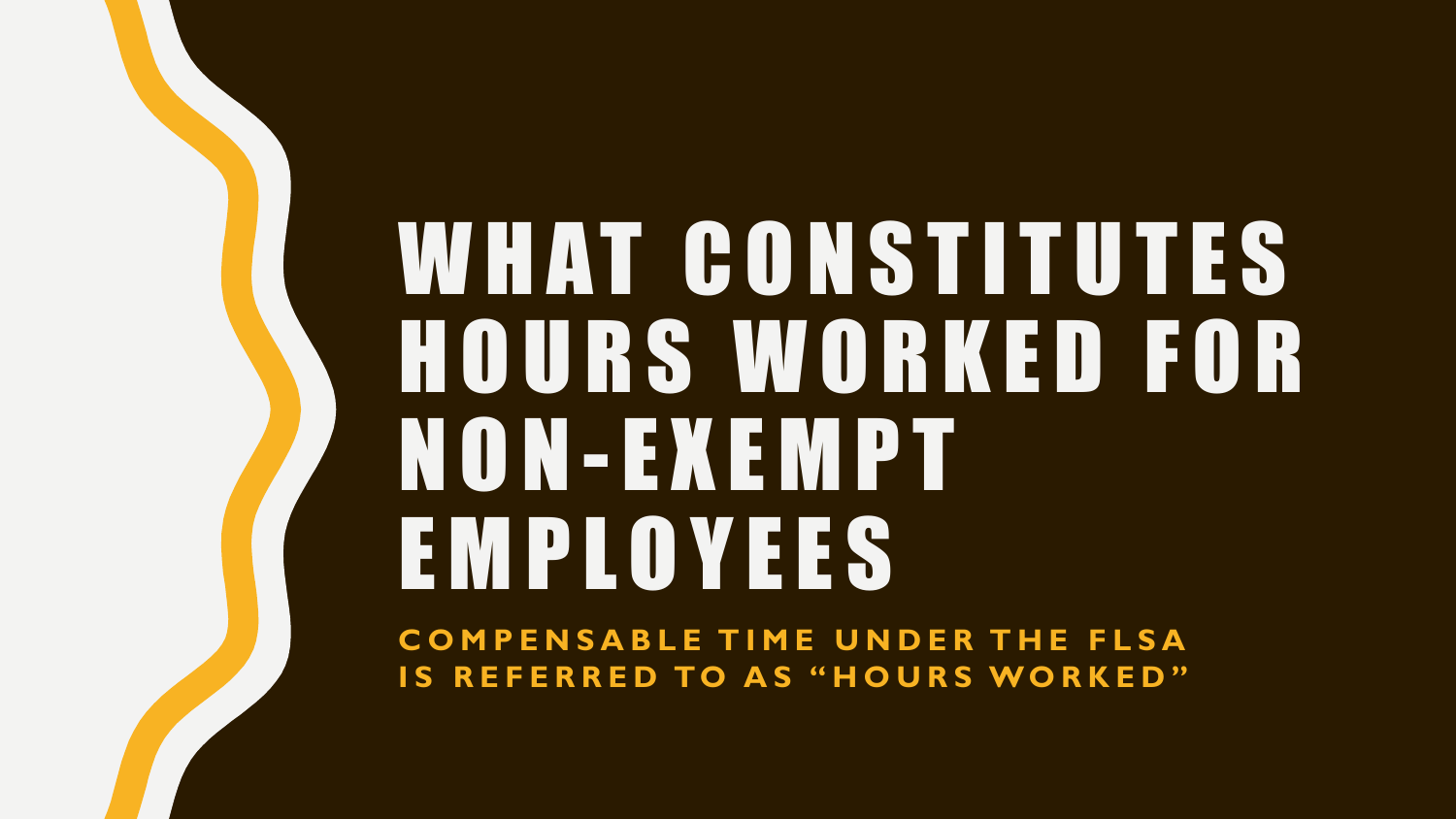#### **Work at Home** [29 USC §785.11, §785.12](https://www.dol.gov/whd/regs/compliance/WH1312.pdf)

Work Time. Work at home which is permitted but not requested by the employer. If the employer knows or has reason to believe that the work is being performed, it must be counted as hours worked.

This will include significant time spent using the phone or reviewing messages after hours

Non-work Time. Work done at home of which the employer has no knowledge or no means of acquiring knowledge.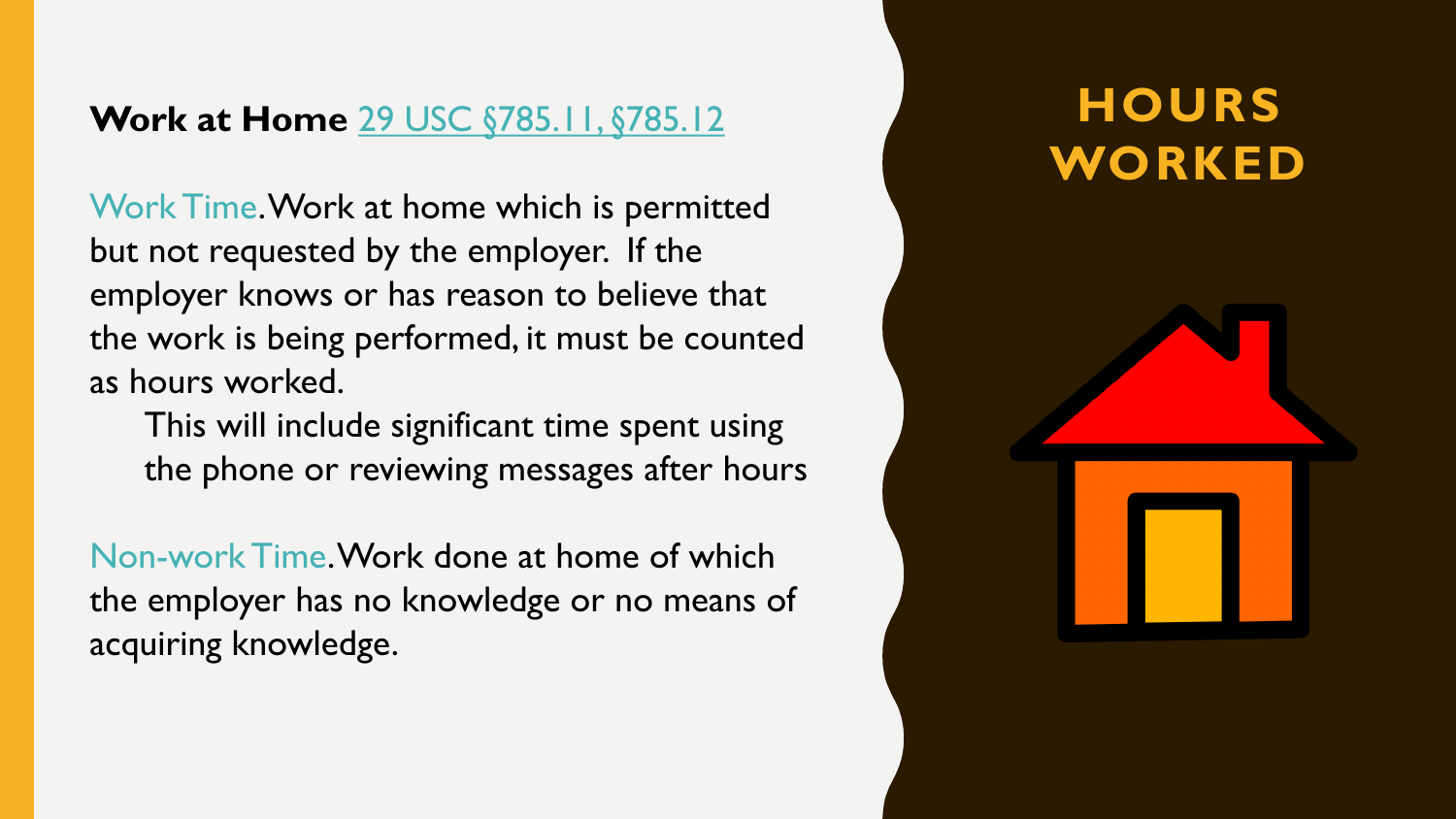#### **Meal Periods and Breaks**  [DOL Fact Sheet #22](https://www.dol.gov/whd/regs/compliance/whdfs22.htm)

Work Time. Rest or meal periods where the employee is not completely relieved of duties or where the period is less than 30 minutes in length. If the employee eats at his or her desk and listens for the phone, it is work time.

Breaks of 20 minutes or less are considered work time.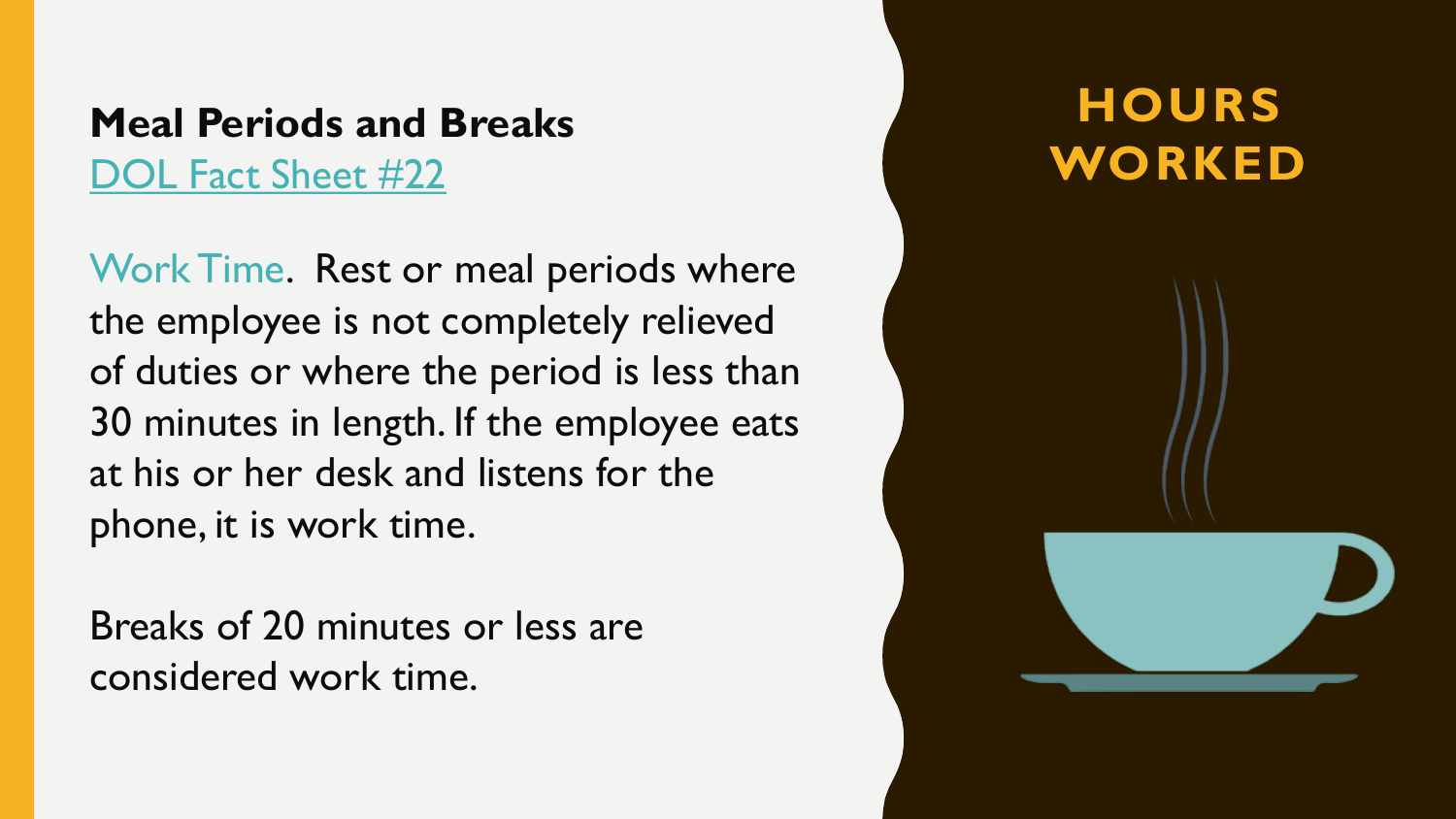#### [DOL Fact Sheet #22](https://www.dol.gov/whd/regs/compliance/whdfs22.htm)

Non-work Time. Bona fide meal periods of 30 minutes or more where the employee is entirely relieved of duties.

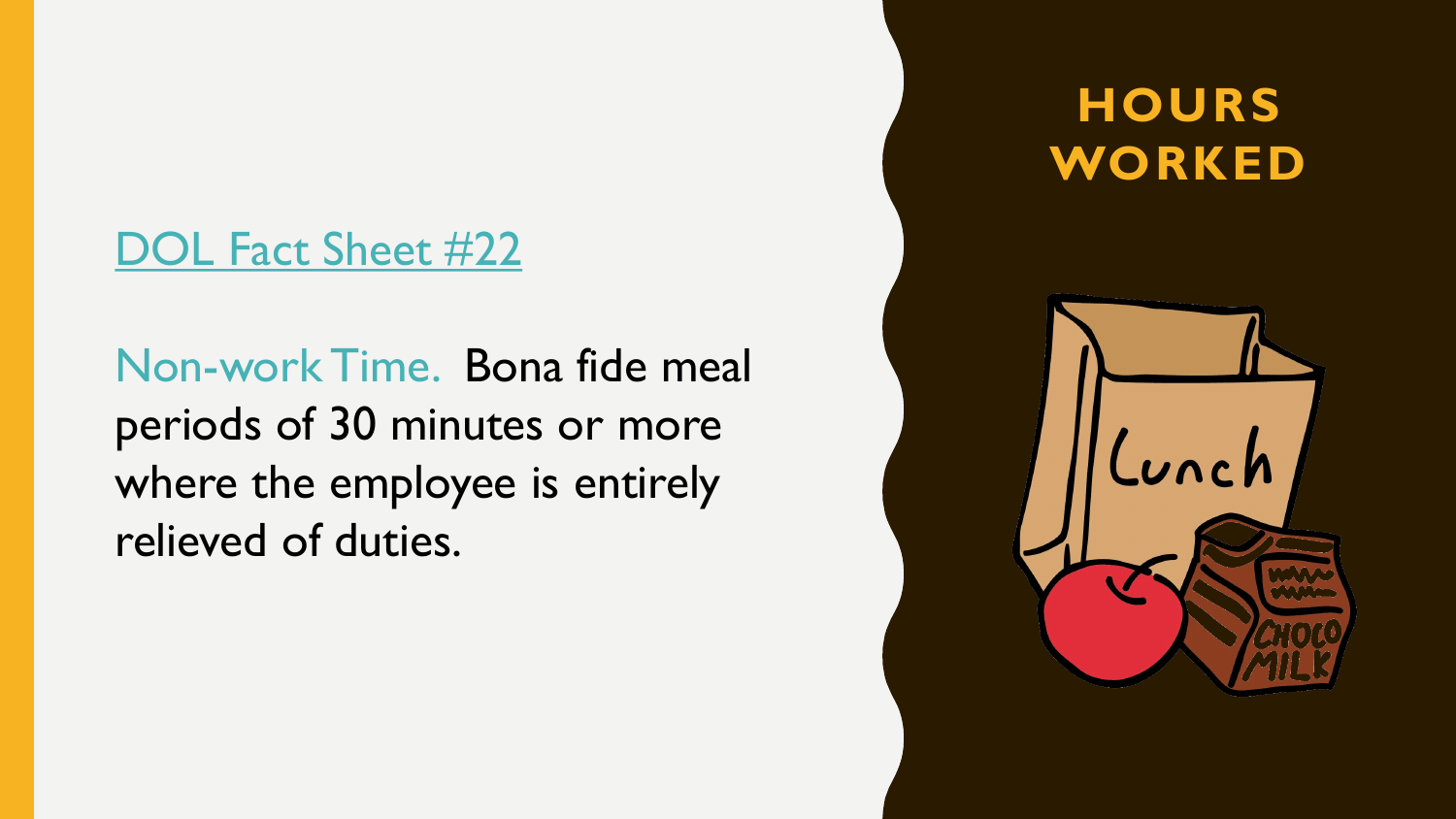#### **[Training Time](https://www.dol.gov/whd/regs/compliance/whdfs22.htm) DOL Fact Sheet WORKED** #22

Work Time. Attendance at lectures, meetings, training programs and similar activities outside of regular work hours must be counted as work time if the employee is led to believe that attendance is mandatory or involuntary.

## **HOURS**

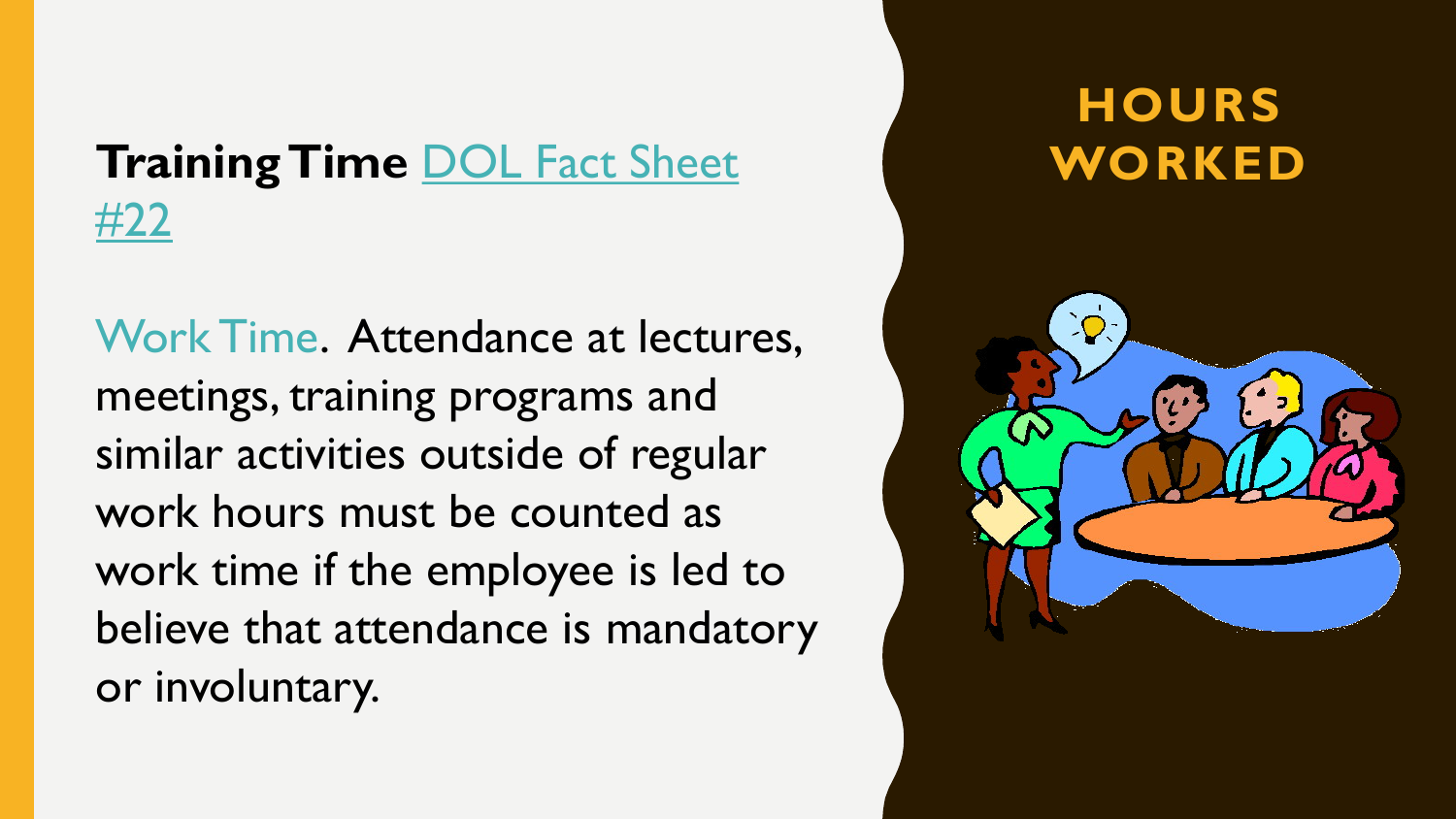Non-work Time. Attendance at lectures, meetings, training programs and similar activities which is voluntary, outside of working hours, not job-related and no other work is performed.

Training is considered directly related to the job if it is designed to make the employee more effective at his/her present job.

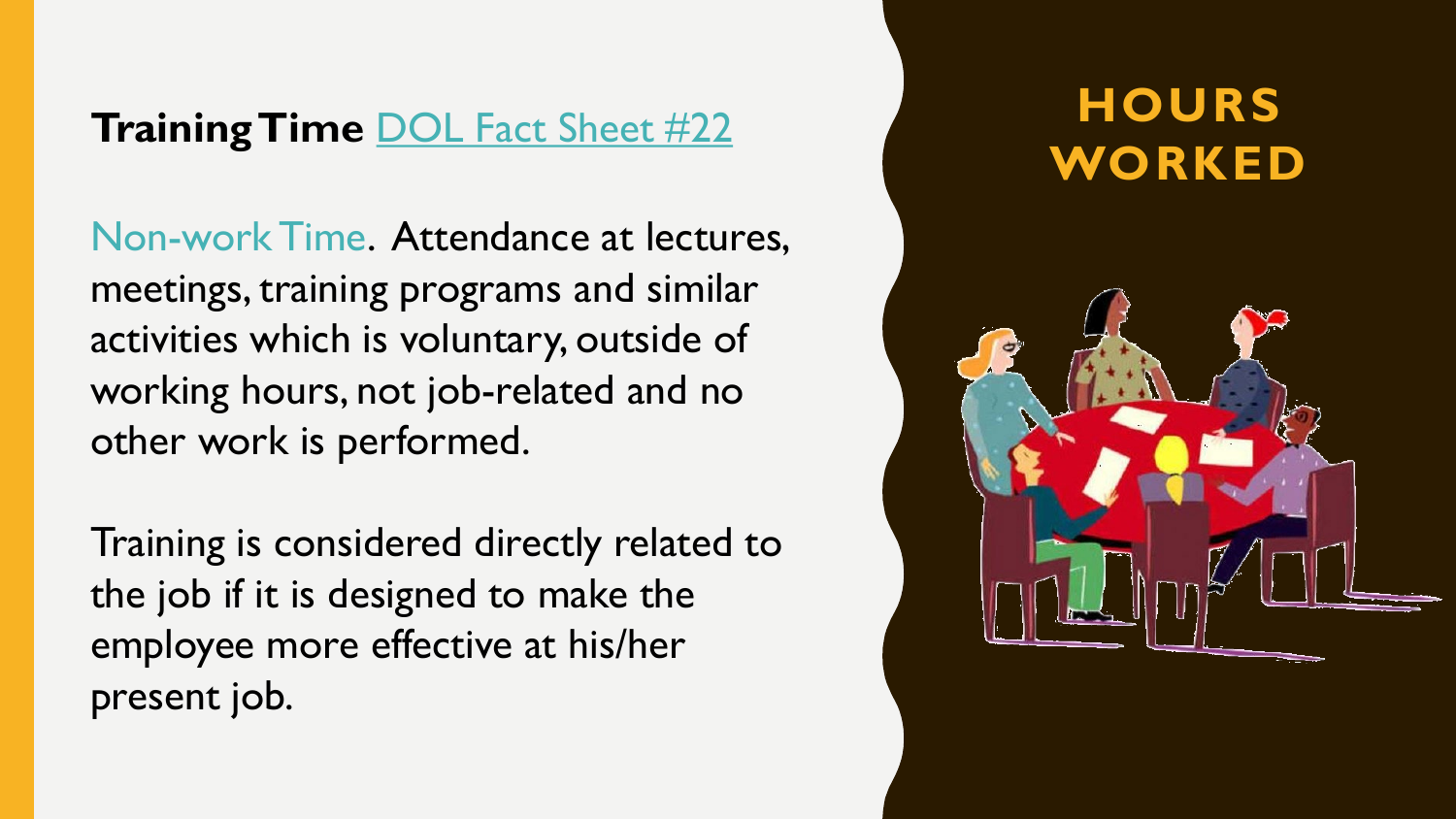#### **Travel Time** [DOL Fact Sheet #22](https://www.dol.gov/whd/regs/compliance/whdfs22.htm) Work Time.

- Travel to a meeting place or alternate work location during the normal work day;
- Travel site-to-site as part of normal duties;
- Travel required to go a considerable distance after hours to respond to an emergency;
- Travel away from the home community overnight.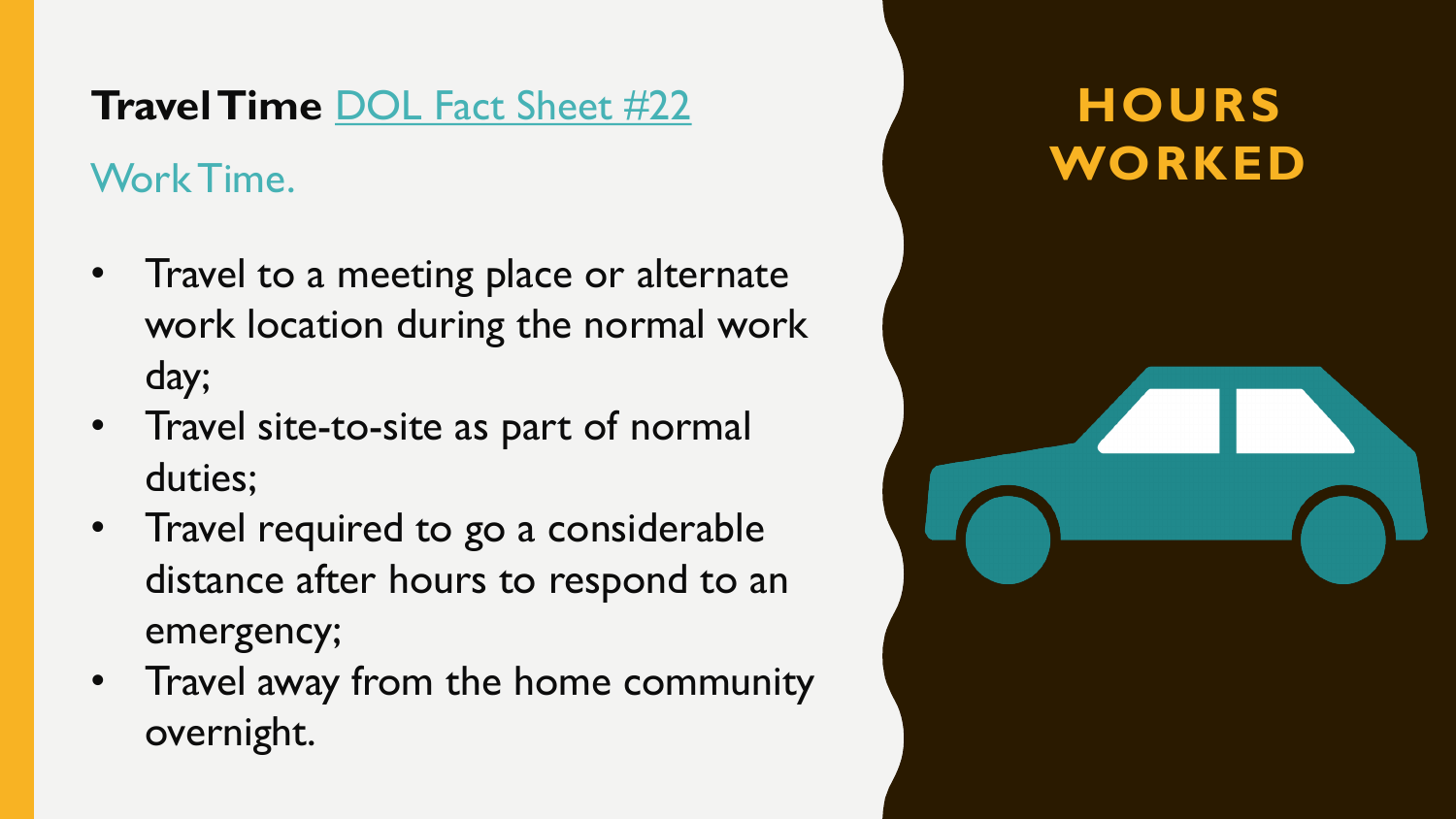#### **Overnight Travel [DOL Fact Sheet #22](https://www.dol.gov/whd/regs/compliance/whdfs22.htm)**

Work Time. Travel time that keeps an employee away from home overnight is [work time. \(Wis. Adm](http://docs.legis.wisconsin.gov/code/admin_code/dwd/270_279/272/12) Code DWD  $272.12(2)(g)$ 

If an employee is offered public transportation but requests to use a personal vehicle instead, the employer may count as time worked either the time spent driving or the time the employee would have been in the public conveyance.

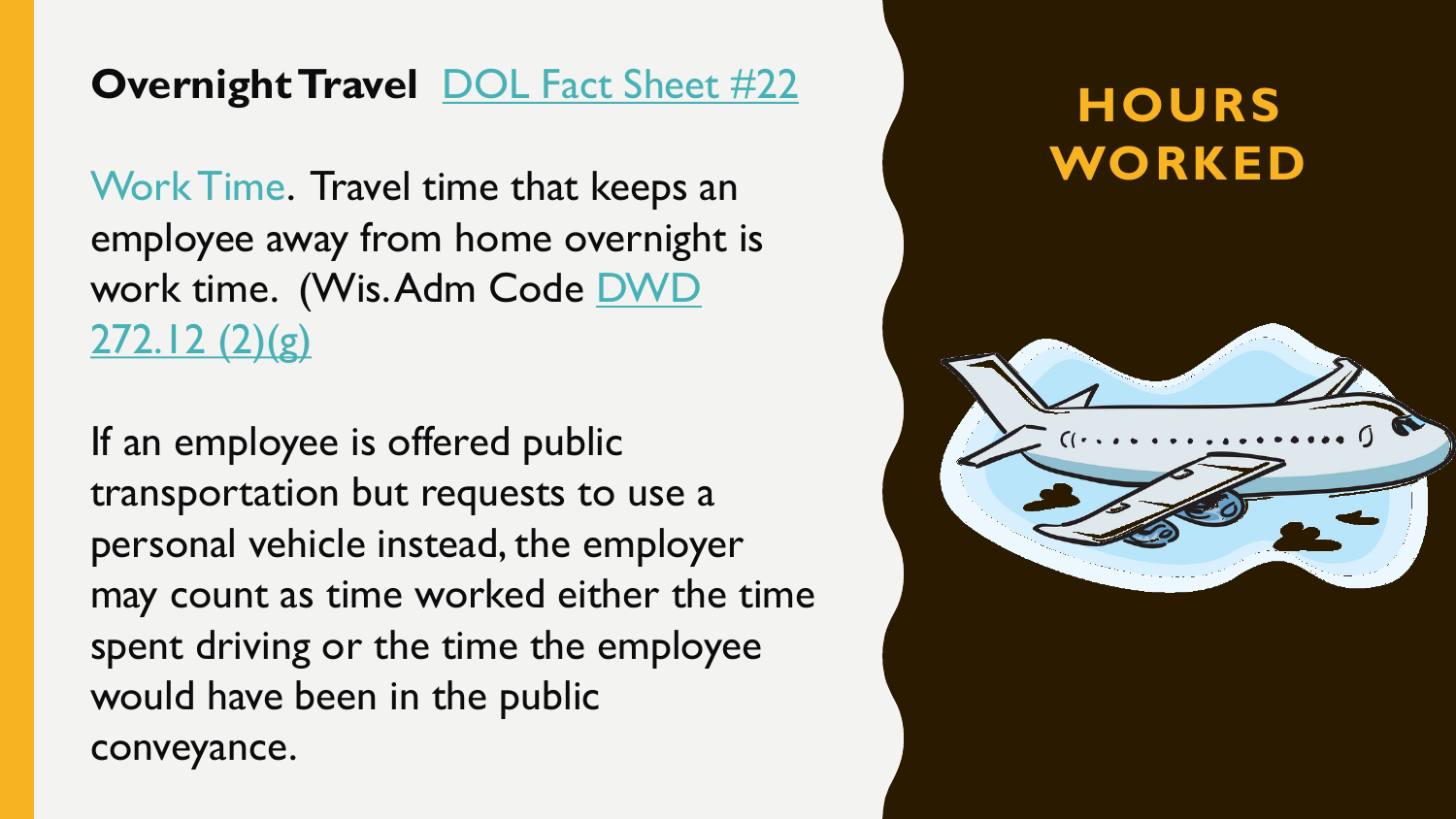#### **Work Performed while Traveling<br>
DOL Fact Sheet #22** [DOL Fact Sheet #22](https://www.dol.gov/whd/regs/compliance/whdfs22.htm)

Work Time. Any work which an employee is required to perform while traveling even if it is not during regularly scheduled hours.

Non-work Time. Bona fide meal and sleep periods.

## **HOURS**

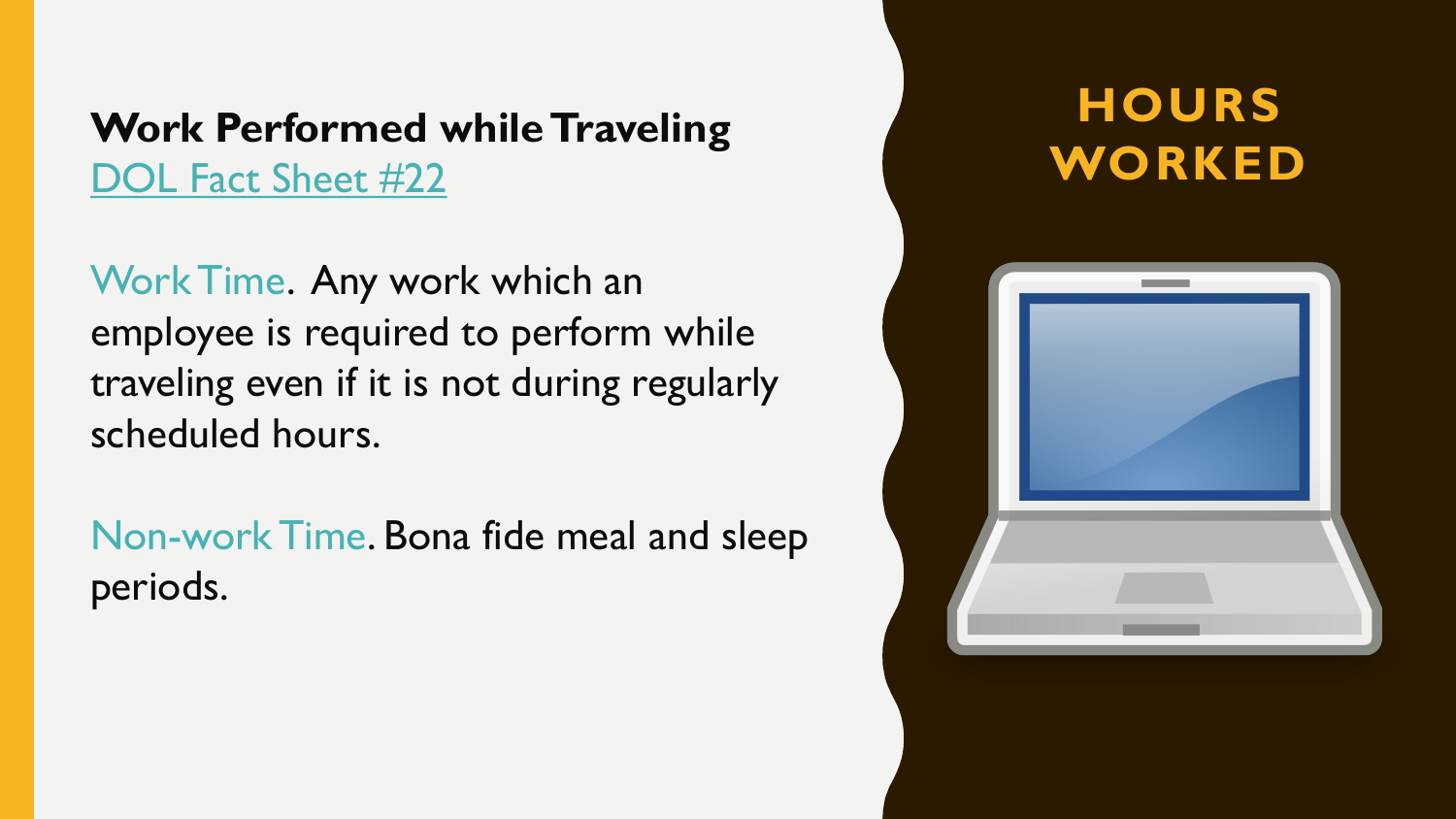#### **[Volunteerism](http://webapps.dol.gov/elaws/whd/flsa/docs/volunteers.asp)**

An employee may not "volunteer" for his/her employer, to perform extra duties related to his/her job without pay.

Therefore, employees cannot do extra work for the employer and "waive" payment for compensable time worked.